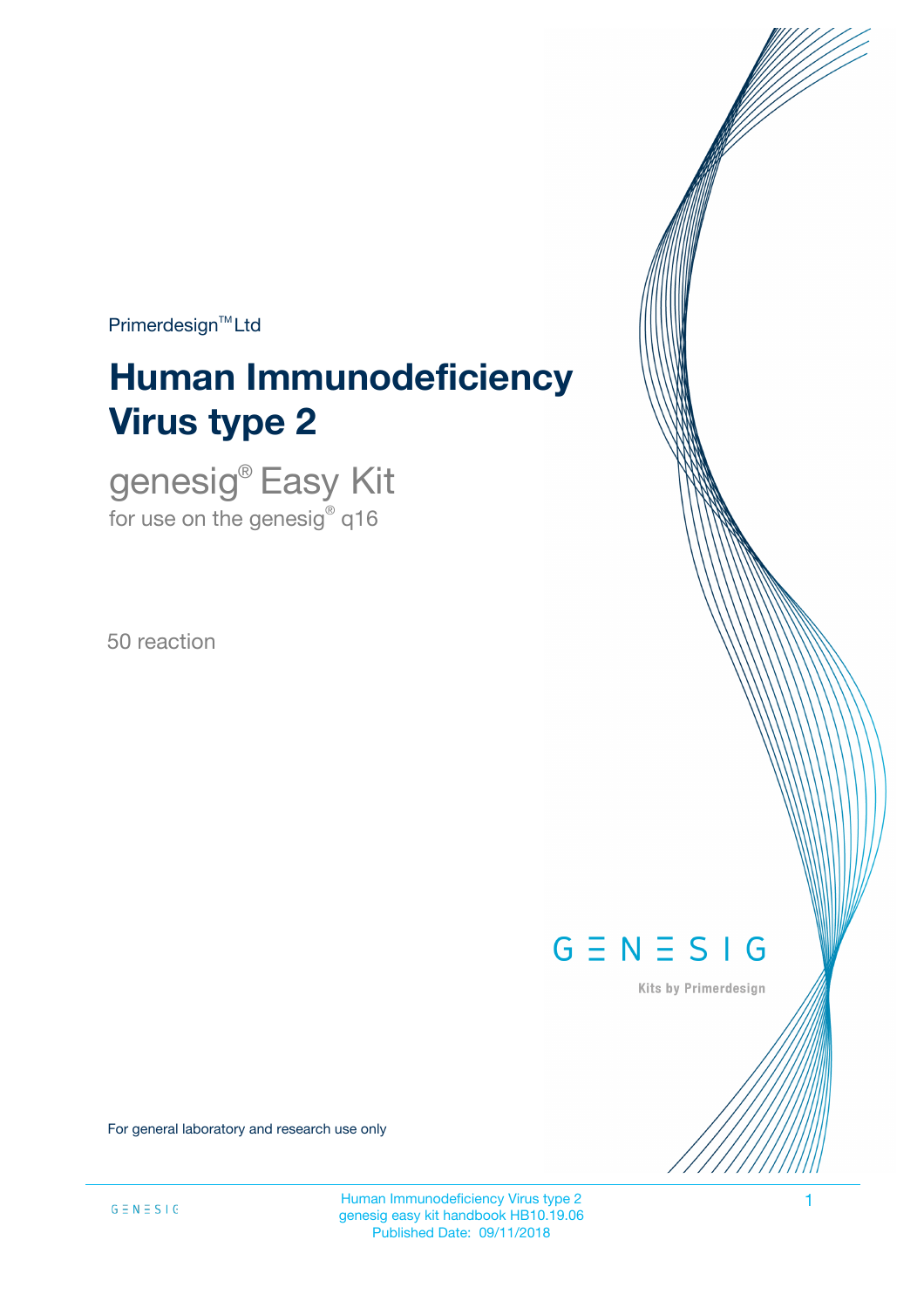## genesig® Easy: at a glance guide

### **For each RNA test**

| Component                | <b>Volume</b>  | Lab-in-a-box pipette |  |
|--------------------------|----------------|----------------------|--|
| HIV2 primer/probe mix    | 5 <sub>µ</sub> |                      |  |
| Your RNA sample          | 5 <sub>µ</sub> |                      |  |
| oasig OneStep Master Mix | 10 µl          |                      |  |

### **For each positive control**

| Component                 | Volume         | Lab-in-a-box pipette |  |
|---------------------------|----------------|----------------------|--|
| HIV2 primer/probe mix     | 5 <sub>µ</sub> |                      |  |
| Positive control template | 5 <sub>µ</sub> |                      |  |
| oasig OneStep Master Mix  | 10 µl          |                      |  |

### **For each negative control**

| Component                | <b>Volume</b>  | Lab-in-a-box pipette |   |
|--------------------------|----------------|----------------------|---|
| HIV2 primer/probe mix    | 5 <sub>µ</sub> |                      |   |
| <b>Water</b>             | 5 <sub>µ</sub> |                      | Ē |
| oasig OneStep Master Mix | 10 µl          |                      |   |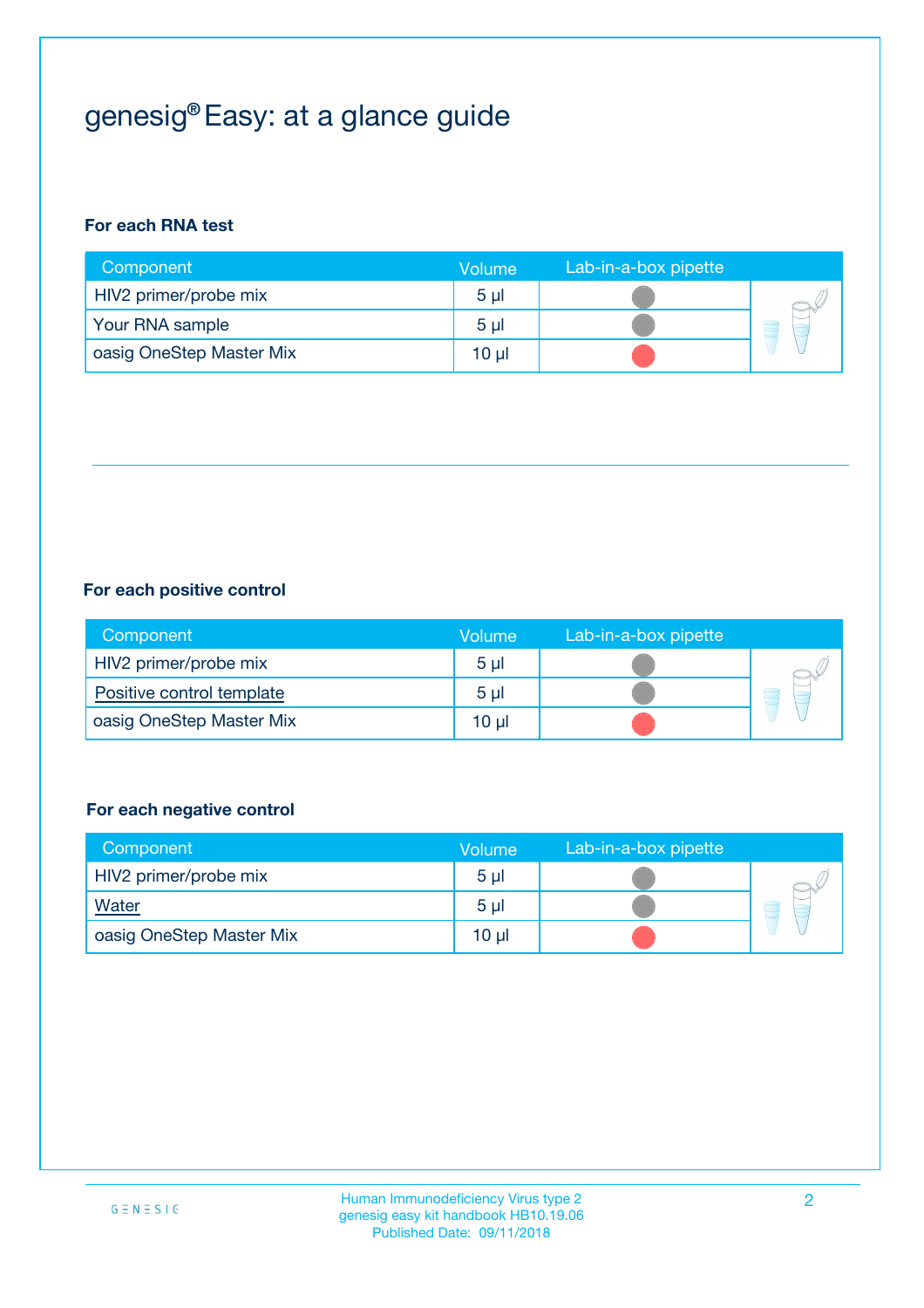## Kit Contents



## Reagents and equipment to be supplied by the user

### **genesig® q16 instrument**

### **genesig® Easy Extraction Kit**

This kit is designed to work well with all processes that yield high quality RNA and DNA but the genesig Easy extraction method is recommended for ease of use.

### **genesig® Lab-In-A-Box**

The genesig Lab-In-A-Box contains all of the pipettes, tips and racks that you will need to use a genesig Easy kit. Alternatively if you already have these components and equipment these can be used instead.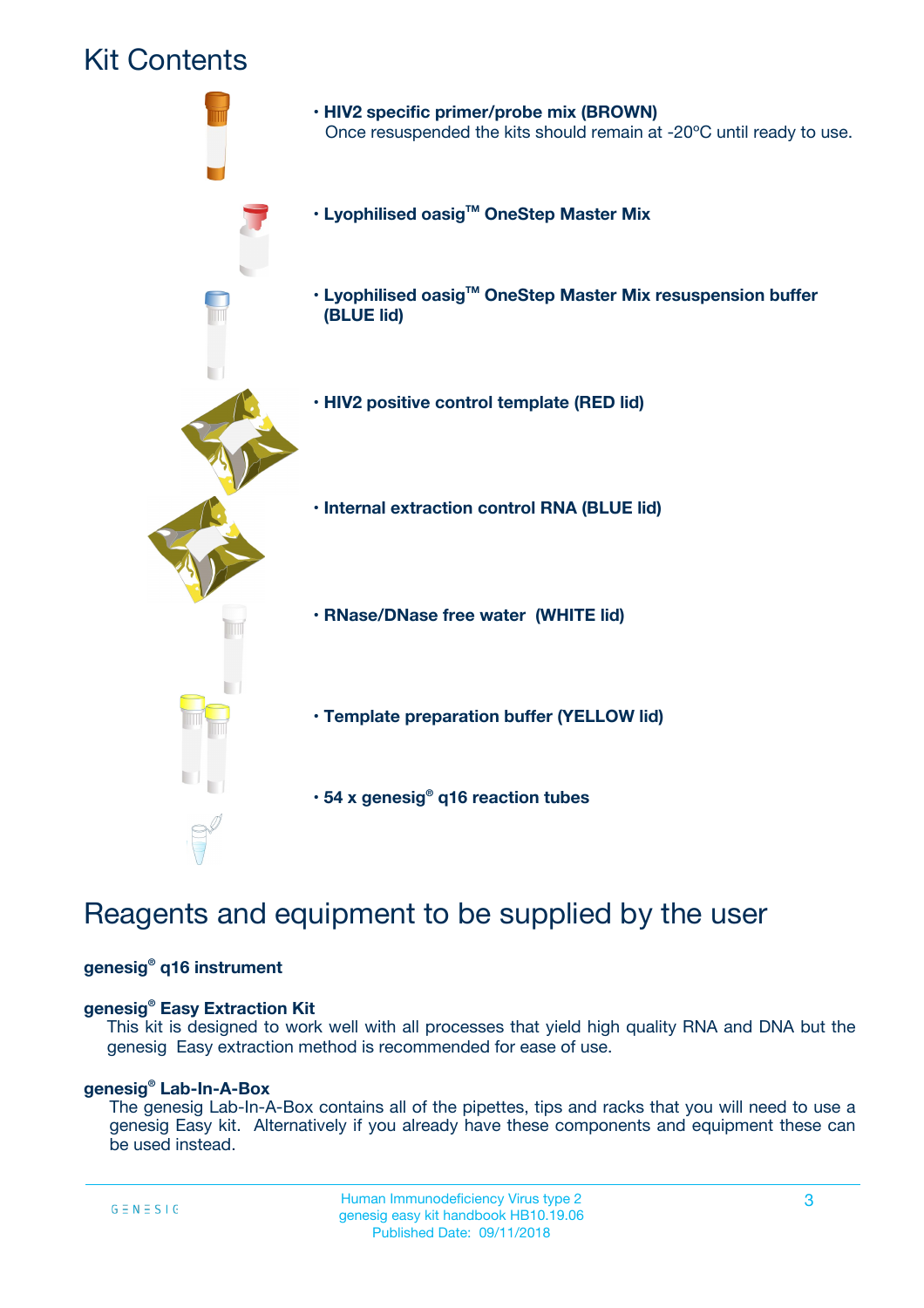## Step-by-step guide

## 1. Resuspend the test components



Use the blue pipette to transfer 500µ**l\*** of the oasig OneStep Master Mix resuspension buffer into the tube of lyophilised oasig OneStep Master Mix and mix well by gently swirling.

**\***Transfering 525µl of the oasig OneStep Master Mix resuspension buffer to your oasig OneStep Master Mix (instead of the 500µl recommended above) will enable you to take full advantage of the 50 reactions by accounting for volume losses during pipetting. In order to do so with the genesig Easy fixed volume pipettes use 1x blue, 2x red and 1x grey pipettes to make the total volume. Please be assured that this will not adversely affect the efficiency of the test.



Then use the blue pipette to transfer 500µl of water into the brown tube labelled HIV2 primers/probe. Cap and shake tube to mix. A thorough shake is essential to ensure that all components are resuspended. **Failure to mix well can produce poor kit performance.**

These components are now ready to use.

Store them in the freezer from hereon.

### Top tip

- Ensure that the primer/probe mix is mixed thoroughly before each use by shaking.
- Once resuspended do not expose genesig Easy kit to temperatures above -20°C for longer than 30 minutes at a time.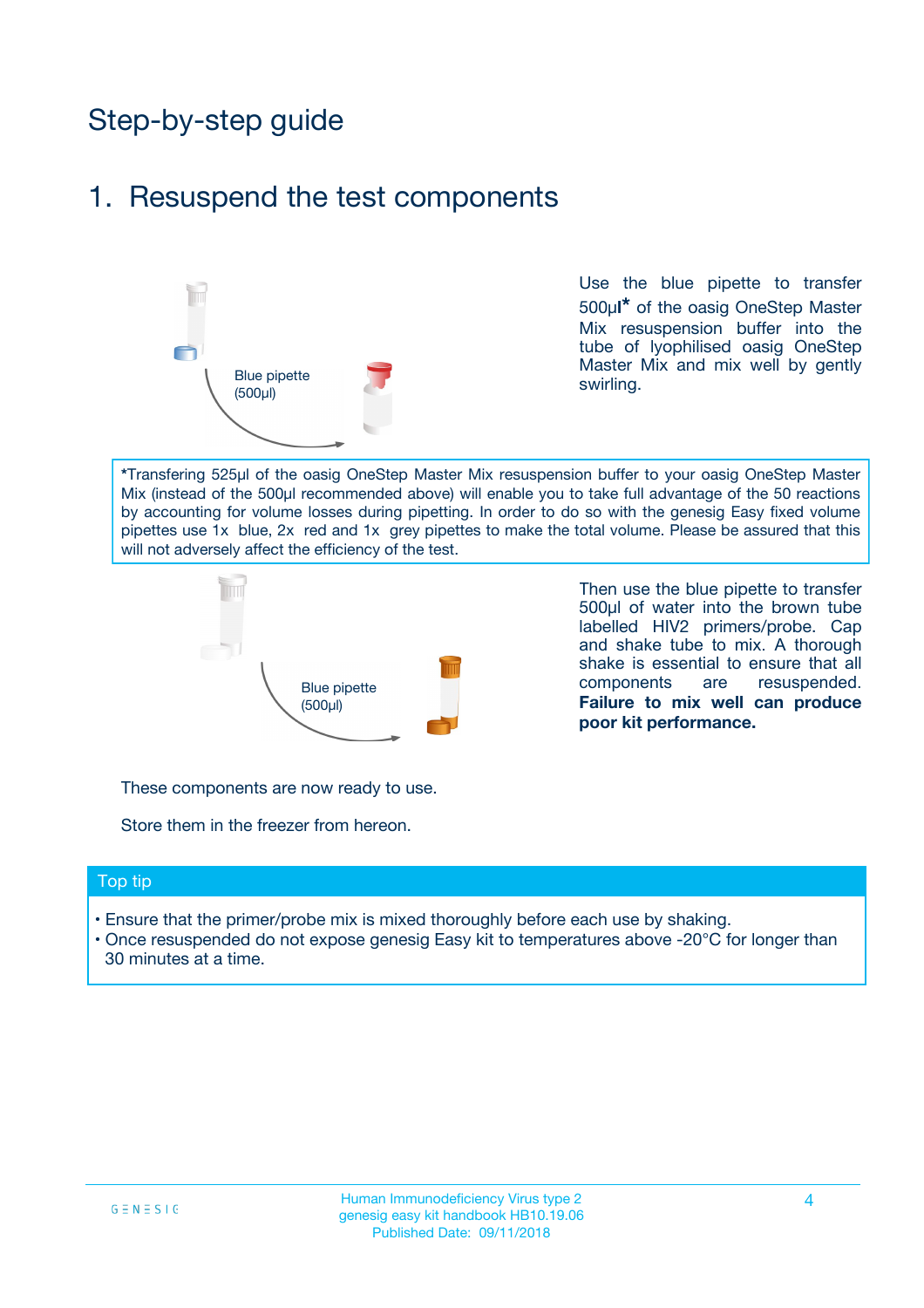## 2. Internal extraction control



Use the blue pipette to transfer 1000µl (2 x 500µl) of template preparation buffer into the Internal Extraction Control RNA tube. Cap and shake tube to mix.

Your kit contains Internal Extraction Control RNA. This is added to your biological sample at the beginning of the RNA extraction process. It is extracted along with the RNA from your target of interest. The q16 will detect the presence of this Internal Extraction Control RNA at the same time as your target. This is the ideal way to show that your RNA extraction process has been successful.

### **If you are using an alternative extraction kit:**

Use the red pipette to transfer 10µl of Internal Extraction Control RNA to your sample **after** the lysis buffer has been added then follow the rest of the extraction protocol.

#### **If using samples that have already been extracted:**

Use the grey pipette to transfer 5µl of Internal Extraction Control RNA to your extracted sample.

## 3. Add primer/probe mix to all reaction tubes





For every reaction to be run, use the grey pipette to add 5µl of your HIV2 primers/probe mix to every tube.

### Top tip

- Always pipette the primer/probe mix directly into the bottom of the tube.
- You can label the tube lids to aid your reaction setup but avoid labelling tube sides.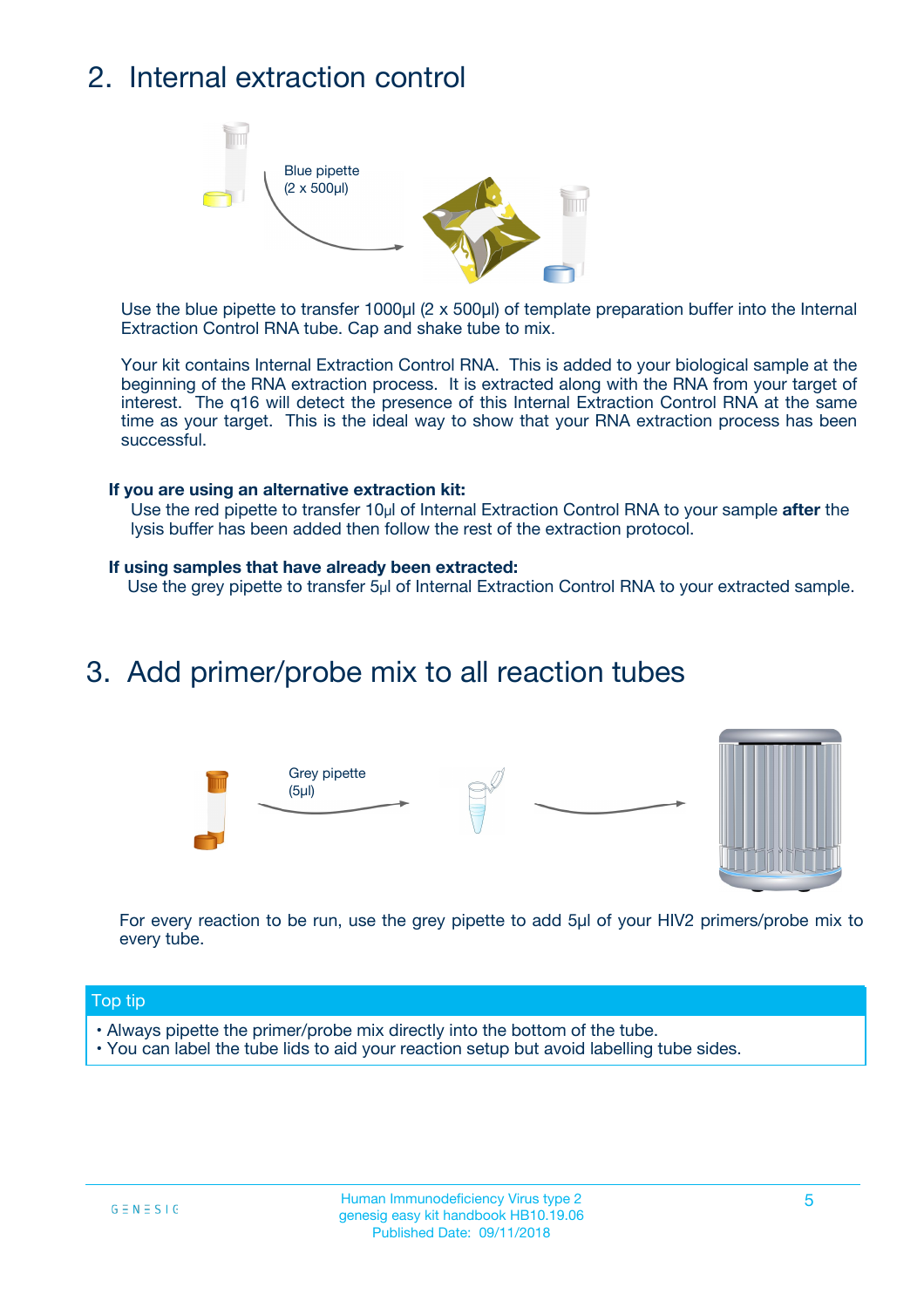## 4. Add Master Mix to all reaction tubes



For every reaction to be run, use the red pipette to add 10µl of the oasig OneStep Master Mix to the tubes containing primer/probe mix.

Move swiftly to begin your q16 run, as any delay after the oasig OneStep Master Mix has been added can effect the sensitivity of your test.

### Top tip

**•** Always add the oasig OneStep Master Mix to the side of the tube to reduce the introduction of bubbles.

## 5. Negative control



For each test you will require a negative control. Instead of RNA water is used. This sample should typically prove negative thus proving that all of your positive samples really are positive.

To create a negative control reaction simply use the grey pipette to add 5µl of the water to the required reaction tubes. Close these tubes after adding the water.

Because some genesig kit targets are common in the environment you may occasionally see a "late" signal in the negative control. The q16 software will take this into account accordingly.

### Top tip

**•** Always add the water to the side of the tube to reduce the introduction of bubbles.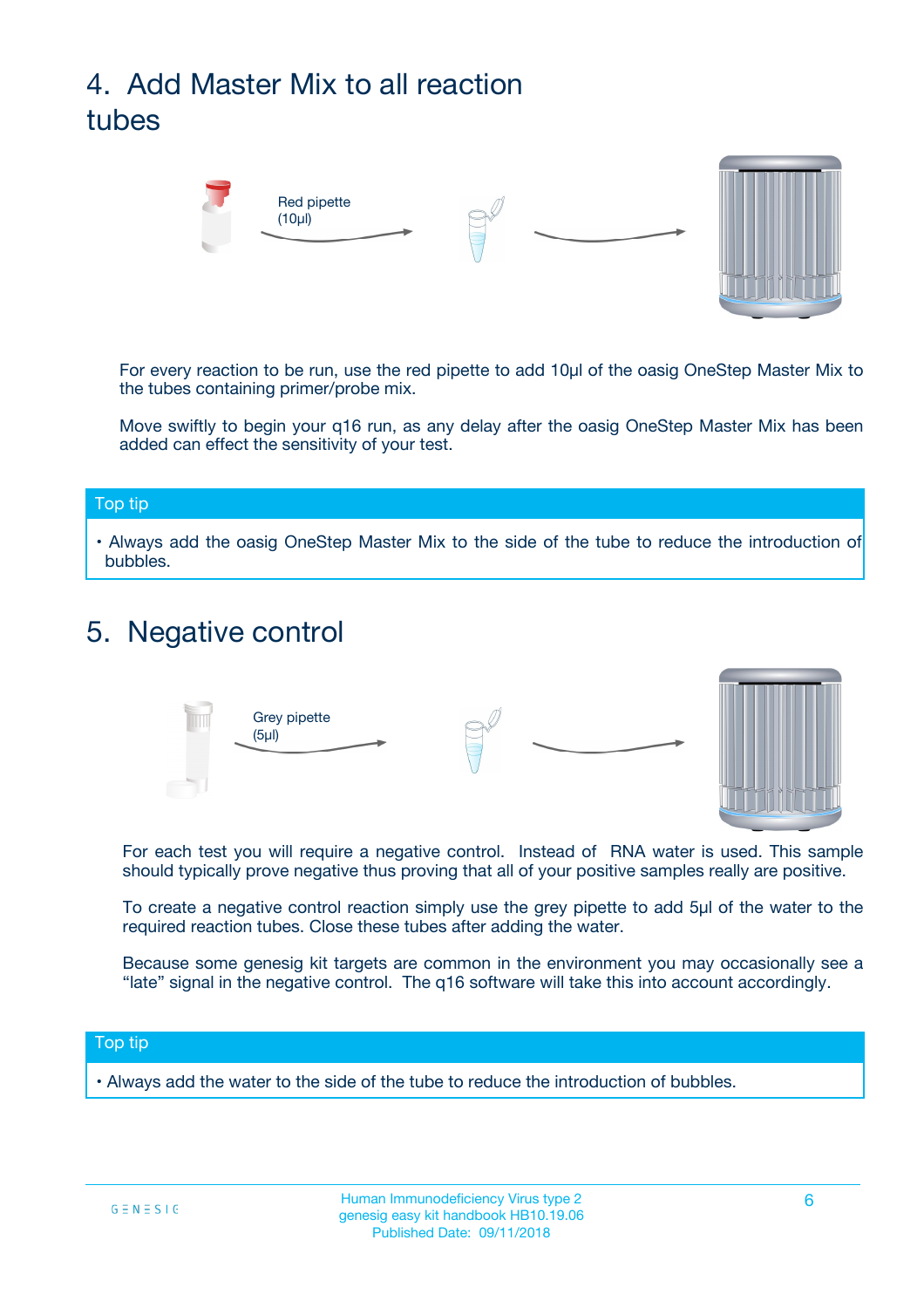## 6. Set up a test





For each sample you wish to analyse, use the grey pipette to add 5µl of your RNA sample to the required reaction tubes. Close these tubes after adding the sample. Always change pipette tips between samples.

### Top tip

**•** Always add the RNA sample to the side of the tube to reduce the introduction of bubbles.

## 7. Positive control



Use the blue pipette to transfer 500µl of template preparation buffer into the positive control template tube. Cap and shake tube to mix.

Each time you run a test you will require a positive control. This is a small portion of RNA from your target of interest. It serves two purposes:

1. It will always test positive so it shows that everything is working as it should be.

2. The q16 software knows how much RNA is present in the positive control. So it can automatically compare your sample of interest with the positive control to calculate the amount of target RNA in your sample.

To create a positive control reaction simply use 5µl of the positive control instead of your RNA sample.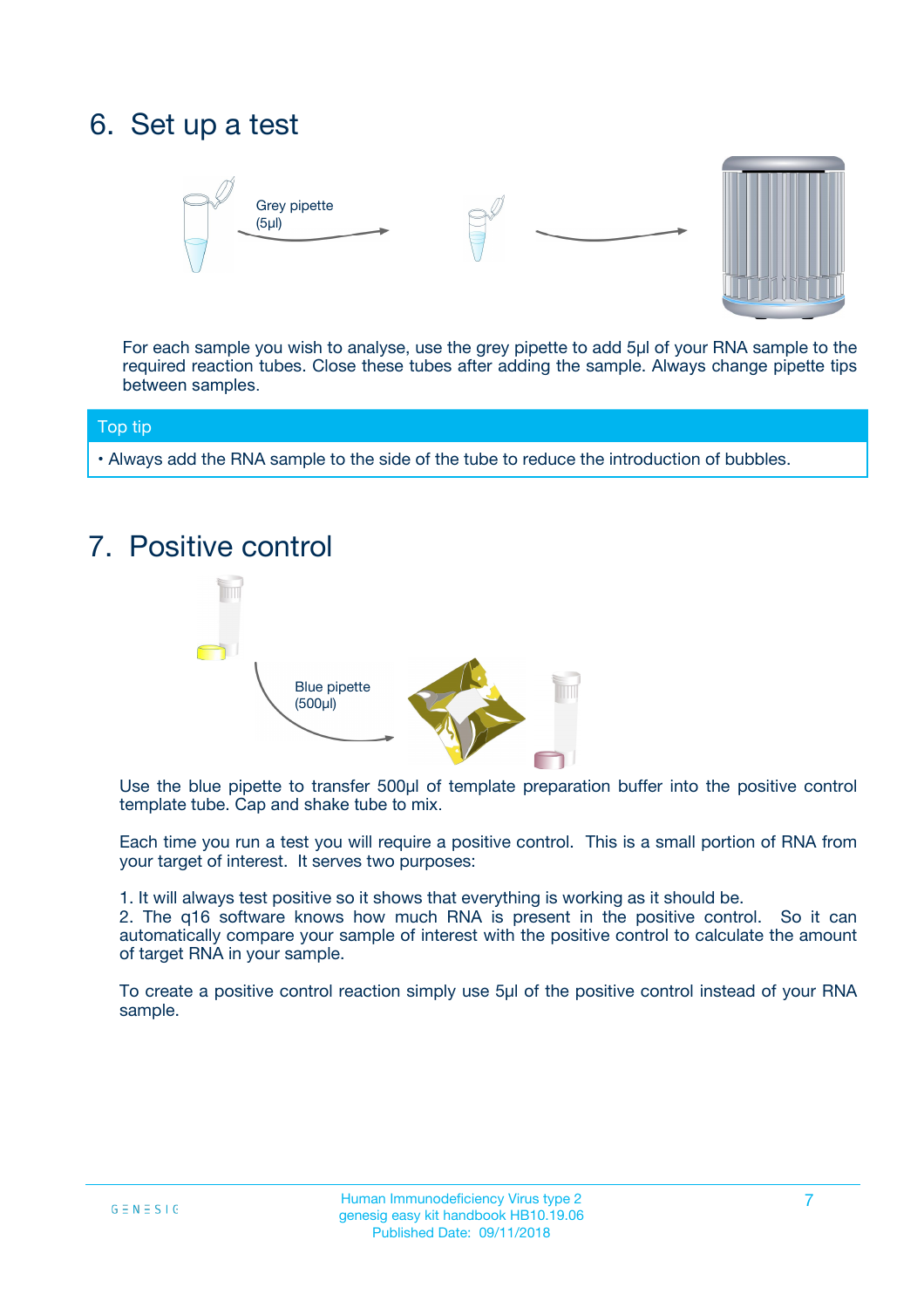



Take great care when setting up your positive control. The positive control template has the potential to give you a false positive signal in your other samples. Set positive controls up last after all other sample tubes are closed. Always change pipette tips between samples. You may even choose to set up positive controls in a separate room.

### Top tip

**•** Always add the positive control template to the side of the tube to reduce the introduction of bubbles.

## 8. Running the test

Place the tubes into the correct positions in your q16 as defined by the software, this may include positioning of empty tubes to ensure that the q16 lid is balanced. The run can then be started.

|                                                | genesig q16 PCR software - 1.2<br><b>Open Experiments:</b><br>Unsaved (New Experiment 2<br>$\overline{\phantom{a}}$                                                                                  | <b>E</b> Open<br><b>Save</b><br>Save As<br>$\sqrt{2}$ New                                                                | $\Box$<br>$\Sigma\!3$<br>$G \equiv N \equiv S \mid G$<br><b>C</b> Close<br><b>&amp; Configuration</b> |
|------------------------------------------------|------------------------------------------------------------------------------------------------------------------------------------------------------------------------------------------------------|--------------------------------------------------------------------------------------------------------------------------|-------------------------------------------------------------------------------------------------------|
| <b>Stages:</b><br><b>Notes</b>                 | Setup<br><b>Results</b>                                                                                                                                                                              | <b>Samples</b>                                                                                                           | <b>Tests</b>                                                                                          |
| <b>Notes</b>                                   | <b>Name and Details</b><br>New Experiment 2017-10-26 11:06<br>Kit type: genesig® Easy Target Detection kit<br>Instrument Id.:<br>Run Completion Time:<br>$\blacktriangle$<br>$\overline{\mathbf{v}}$ | Color<br>Name<br>Note<br>على<br>Sample 1<br>Sample 2<br>Sample 3<br>$\equiv$<br>Sample 4<br>Sample 5<br>$\bigoplus$<br>÷ | Color<br>Name<br>Note<br>÷<br>Test 1<br>$\equiv$<br>41<br>⊕                                           |
| <b>Well Contents</b>                           |                                                                                                                                                                                                      |                                                                                                                          | Run                                                                                                   |
| Pos.<br>$\blacktriangleleft$<br>$\overline{2}$ | Test<br>Test 1<br>Test 1                                                                                                                                                                             | Sample<br>Negative Control<br>Positive Control                                                                           | <b>Run Status</b><br>$\blacktriangle$                                                                 |
| 3<br>$\overline{4}$                            | Test 1<br>Test 1                                                                                                                                                                                     | Sample 1<br>Sample 2                                                                                                     | Show full log                                                                                         |
| 5<br>6<br>$\overline{7}$                       | Test 1<br>Test <sub>1</sub><br>Test 1                                                                                                                                                                | Sample 3<br>Sample 4<br>Sample 5                                                                                         | <b>Run Control</b>                                                                                    |
| 8<br>∽                                         | <b>JOD FURTY TUDE TO BALAMOE UP.</b>                                                                                                                                                                 |                                                                                                                          | $\triangleright$ Start Run<br>■ Abort Run<br>$\boldsymbol{\mathrm{v}}$                                |

### Top tip

- Before loading tubes into the q16, check for bubbles! Flick the bottom of the tubes to remove any bubbles that may have formed during the test setup.
- Apply centrifugal force with a sharp wrist action to ensure all solution is at the bottom of the reaction tube.
- When repeating a test you can use a previous file as a template by clicking 'open' then selecting File name > Files of Type > Experiment file as template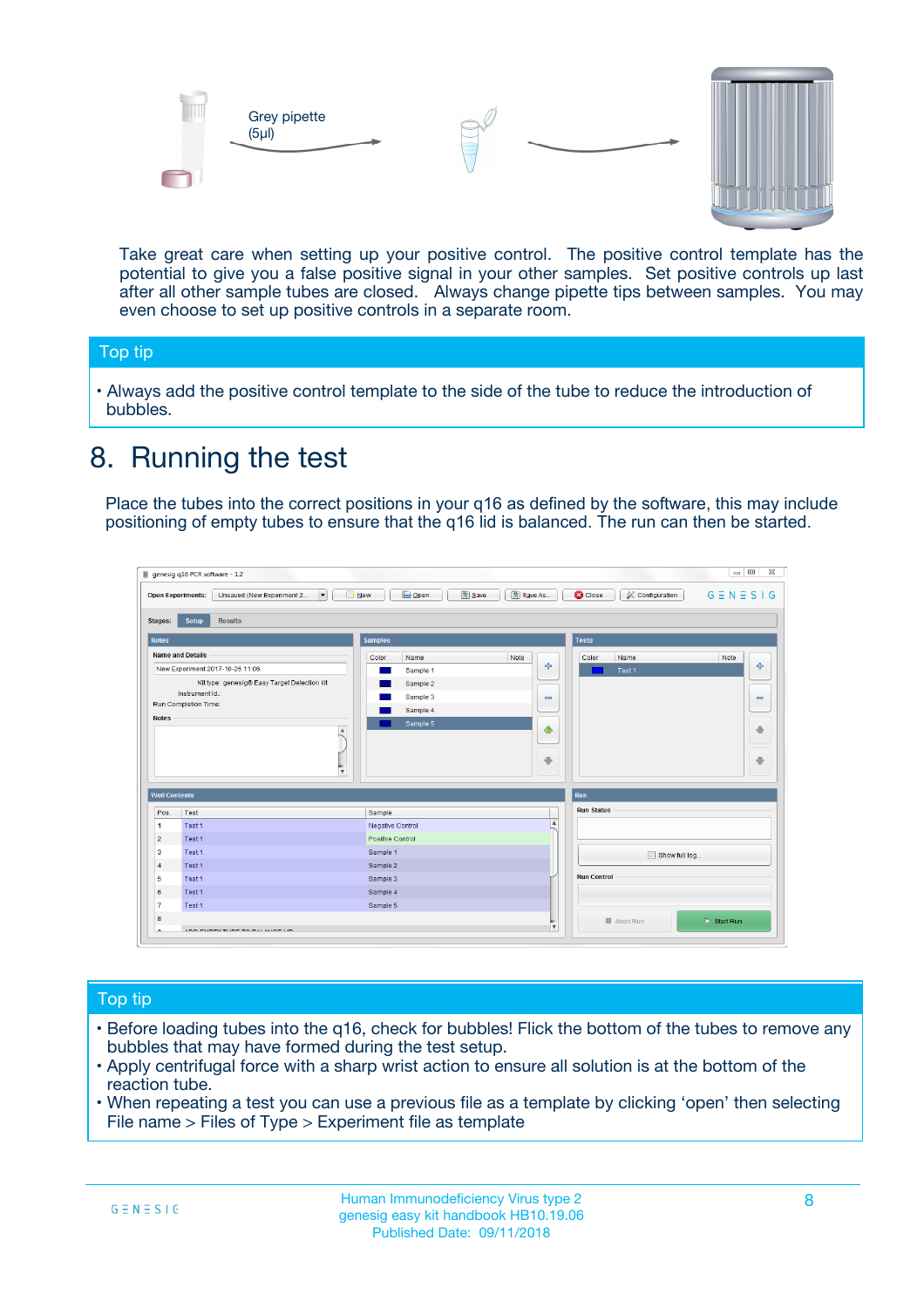## What do my results mean?

The quantitative copy number results produced by the genesig Easy HIV2 kit can be converted to International Units by multiplying copy numbers by 7.16. This conversion factor was developed using RNA/DNA extracted (where applicable) from the WHO International Standard for HIV2.

Analysis of your data is carried out automatically by the genesig q16. The following information is designed to help you fully understand a result or to troubleshoot:

## "Positive"

### **Explanation**

Your sample has produced a positive result. Your target of interest is present and you can use the reported quantity.

## "Negative"

### **Explanation**

Your sample has produced a negative result. The target is not present in your sample.

## "Test contaminated"

### **Explanation**

The Negative Control should be completely free of any DNA/RNA. If you see this error message it means that at some point during the setup, the Negative Control has been contaminated with DNA/RNA and has given a positive signal. This contamination has invalidated the test. The Positive Control and your test samples are both possible sources of contaminating DNA/RNA. The genesig q16 reaction tubes from previous runs will also contain very high amounts of DNA so it is important that these are carefully disposed of after the run is completed and NEVER OPENED. It may be the case that your kits have become contaminated which will lead to the same problem occurring repeatedly.

### **Solutions**

1. Clean your working area using a commercial DNA remover solution to ensure the area is DNA free at the start of your run and re-run the test.

2. If the problem persists then the kit has become contaminated and it will have to be discarded and replaced with a new kit. When you open the new kit, run a simple test to show that changing the kit has solved the problem. Prepare a test which includes only the Positive Control, the Negative Control and one 'mock sample'. For the 'mock sample' add water instead of any sample RNA. The result for the Negative Control and the mock sample should be negative indicating that contamination is no longer present.

### **Preventive action**

An ideal lab set-up has a 'Clean area' where the test reagents are prepared and a 'sample area' where DNA/RNA samples and the Positive Control template are handled. The best workflow involves setting up all the test components (excluding the positive control template) in the clean area and then moving the tests to the sample area for sample and Positive Control addition. If this method is followed then the kit components are always kept away from possible sources of contamination. For extra security the Negative Control can be completely prepared and sealed in the clean area. All work areas should be decontaminated regularly with DNA remover.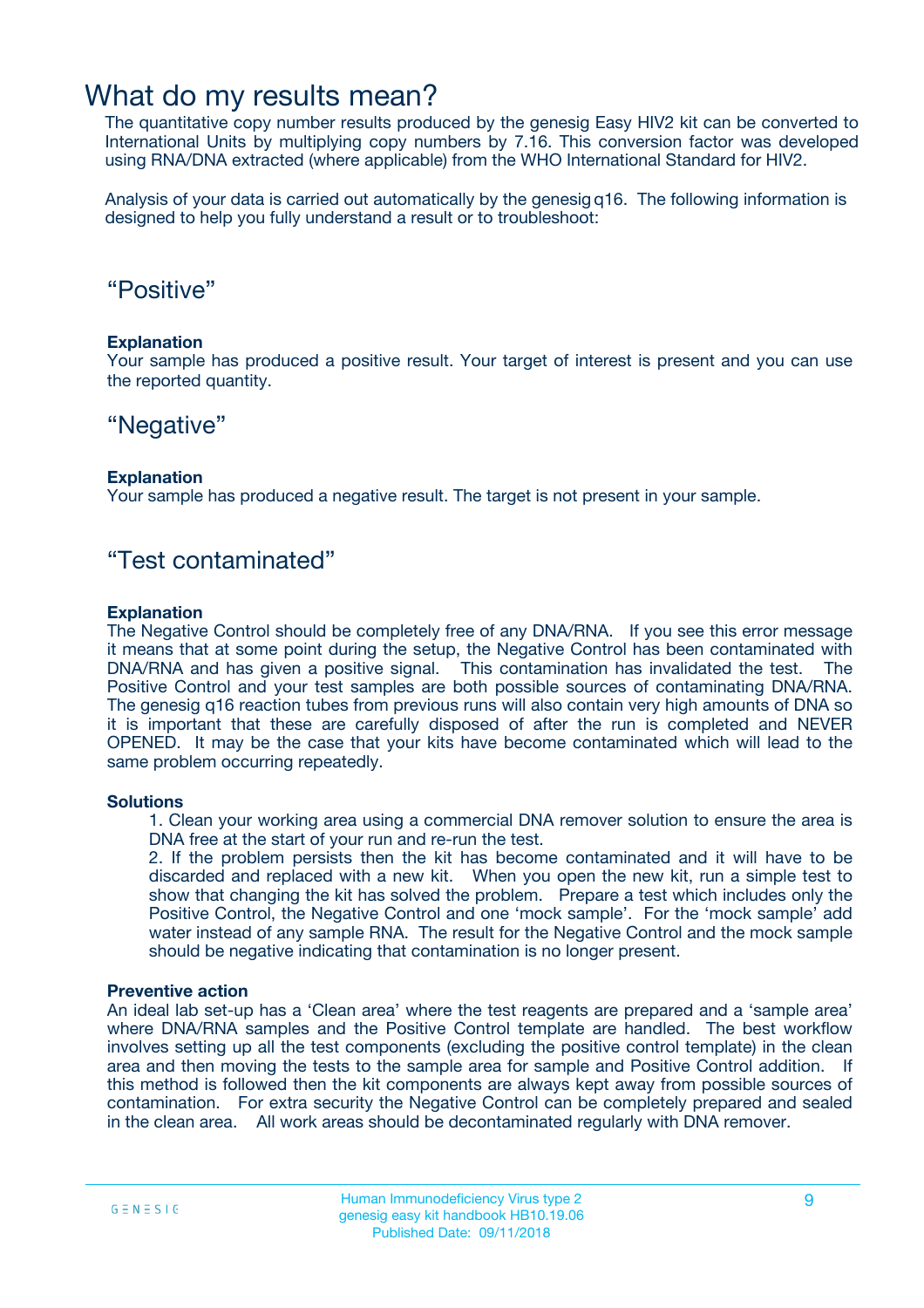## "Sample preparation failed"

### **Explanation**

The test has failed because the quality of the sample was not high enough. The Internal Extraction Control component identifies whether the sample has been prepared correctly and is of suitable quality. This error message means that this quality control test has failed and the sample quality is not high enough for analysis.

### **Solutions**

1. Check the sample preparation protocol for any user errors then repeat.

2. Poor quality samples can result from overloading the sample preparation protocol with too much starting material. Try reducing the amount of starting material then repeat.

3. Failing to add the Internal Extraction Control RNA to your sample during the sample preparation protocol can also lead to a reported result of "sample preparation failed". Ensure that this step has not been overlooked or forgotten. If your samples are derived from an archive store or from a process separate from your genesig Easy extraction kit; you must add 5µl of Internal Extraction Control RNA into each 0.5ml of your sample to make it suitable for use on the q16.

## "Positive result, poor quality sample"

### **Explanation**

The test is positive so if you are only interested in obtaining a 'present or absent' answer for your sample then your result is reliable. However, the test contains an Internal Extraction Control component that identifies if the sample is of high quality. This quality control test has failed and the sample is not therefore of high enough quality to accurately calculate the exact copy number of RNA present. If you require quantitative information for your sample then proceed with the solutions below.

### **Solutions**

1. For appropriate solutions, read the "Sample preparation failed" section of this handbook.

## "Test failed"

### **Explanation**

The test has failed because the Positive Control has not worked. The Positive Control is present to show that all aspects of the test are working correctly together. When this control test fails, the test as a whole is invalidated. This finding indicates that a problem has occurred in the reaction set-up part of the experiment and has nothing to do with sample preparation.

### **Solutions**

- 1. Check the entire workflow and test set-up to look for any user errors, then repeat the test e.g. have the right colour pipettes and solutions been used with the correct tubes?
- 2. Ensure the positive and negative controls are inserted into the correct wells of your q16.

3. A component of the test may have 'gone off' due to handing errors, incorrect storage or exceeding the shelf life. When you open a new kit, run a simple test to show that changing the kit has solved the problem. Prepare a test which includes only the Positive Control, the Negative Control and one 'mock sample'. For the 'mock sample' add internal control template instead of any sample RNA. If the Positive Control works, the mock sample will now be called as a negative result.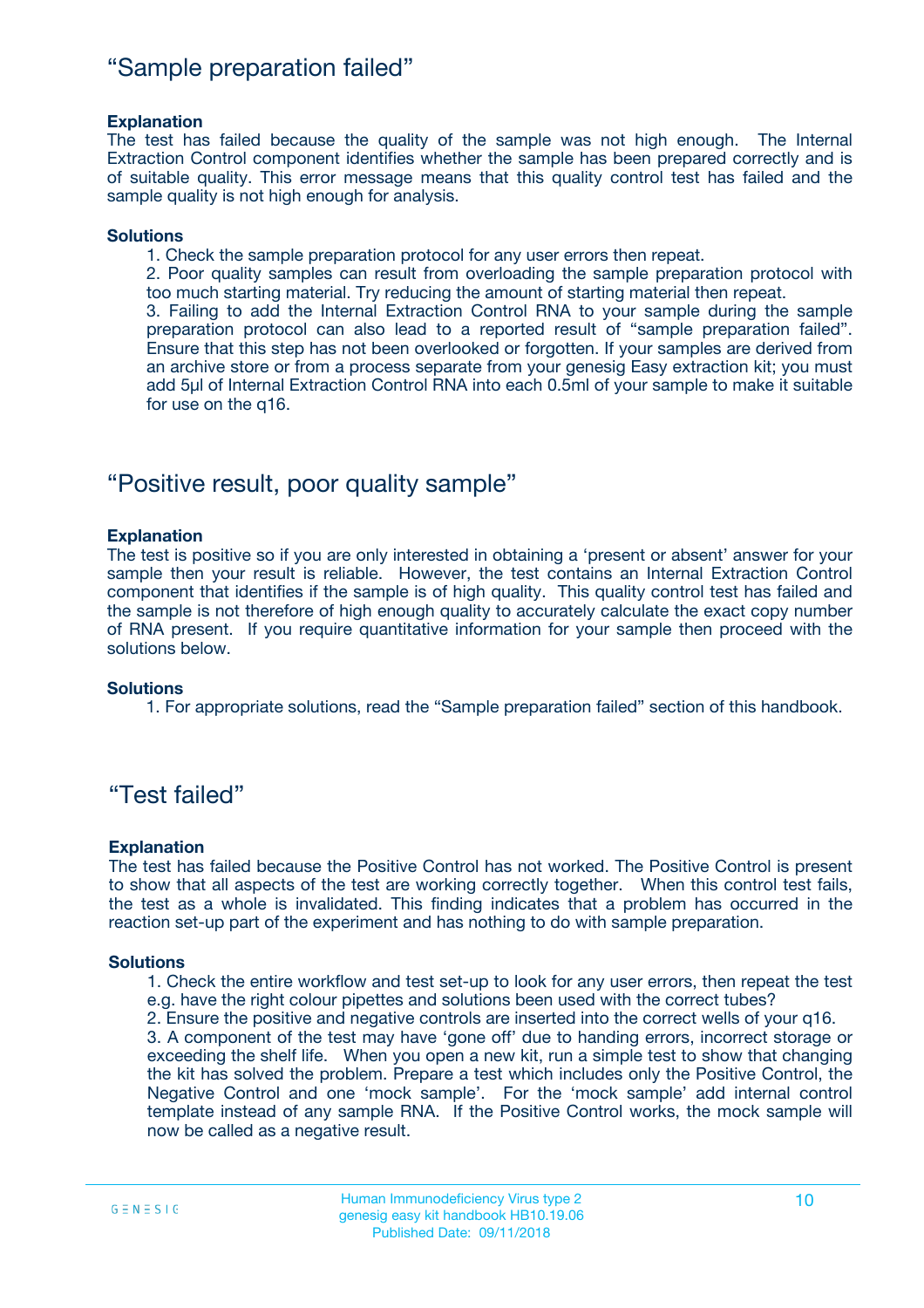## "Test failed and is contaminated"

### **Explanation**

The Positive Control is indicating test failure, and the Negative Control is indicating test contamination. Please read the "Test Failed" and "Test contamination" sections of this technical support handbook for a further explanation.

### **Solution**

1. For appropriate solutions, read both the "Test failed" and "Test contaminated" sections of this handbook.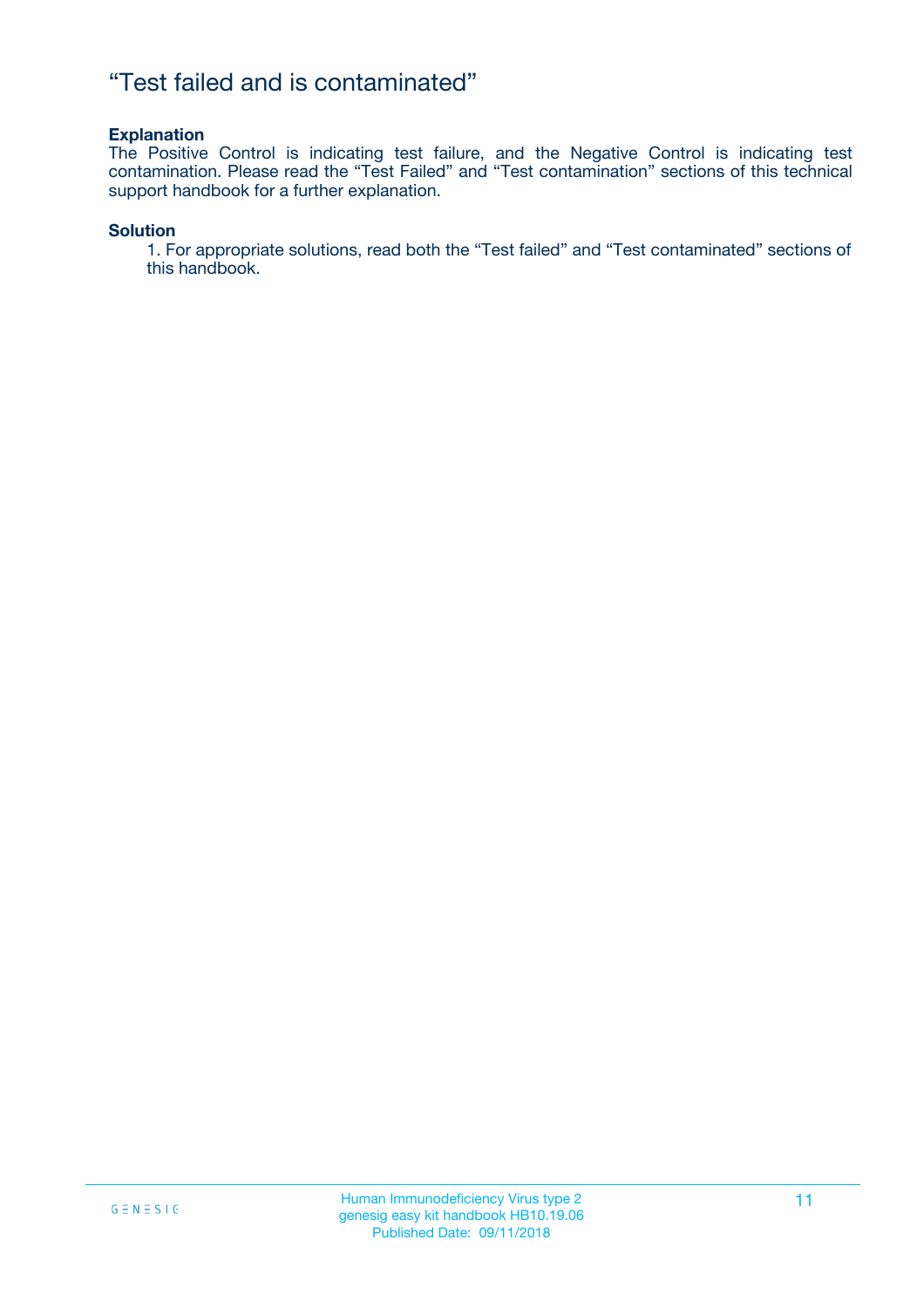## Human Immunodeficiency Virus type 2

Human immunodeficiency virus (commonly known as HIV, and formerly known as HTLV-III and lymphadenopathy-associated virus) is a retrovirus that is the cause of the disease known as AIDS (Acquired Immunodeficiency Syndrome), a syndrome where the immune system begins to fail, leading to many life-threatening opportunistic infections.

HIV is transmitted through direct contact of a mucous membrane with a bodily fluid containing HIV, such as blood, semen, vaginal fluid, preseminal fluid or breast milk. This transmission can come in the form of: penetrative (anal or vaginal) sex; oral sex; blood transfusion; contaminated needles; exchange between mother and infant during pregnancy, childbirth, or breastfeeding; or other exposure to one of the above bodily fluids.

Infection in humans is now pandemic. As of January 2006, the Joint United Nations Programme on HIV/AIDS (UNAIDS) and the World Health Organization (WHO) estimate that AIDS has killed more than 25 million people since it was first recognized on December 1, 1981, making it one of the most destructive pandemics in recorded history. In 2005 alone, AIDS claimed an estimated 2.4—3.3 million lives, of which more than 570,000 were children.[1] A third of these deaths are occurring in sub-Saharan Africa, retarding economic growth by destroying human capital. Current estimates state that HIV is set to infect 90 million people in Africa, resulting in a minimum estimate of 18 million orphans.[2] Antiretroviral treatment reduces both the mortality and the morbidity of HIV infection, but routine access to antiretroviral medication is not available in all countries.[3]

Two species of HIV infect humans: HIV-1 and HIV-2. HIV-1 is hypothesized to have originated in southern Cameroon after jumping from wild chimpanzees (Pan troglodytes troglodytes) to humans during the twentieth century. HIV-2 is hypothesized to have originated from the Sooty Mangabey (Cercocebus atys), an Old World monkey of Guinea-Bissau, Gabon, and Cameroon. HIV-1 is more virulent, more easily transmitted and is the cause of the majority of HIV infections globally, while HIV-2 is less easily transmitted and is largely confined to West Africa.

### **References**

1: Joint United Nations Programme on HIV/AIDS (2006). "Overview of the global AIDS epidemic", 2006 Report on the global AIDS epidemic (PDF format). Retrieved on 2006-06-08. 2: Joint United Nations Programme on HIV/AIDS. AIDS epidemic update, 2005. (PDF format) Retrieved on 2006-02-28.

3: Palella, F. J. Jr, Delaney, K. M., Moorman, A. C., Loveless, M. O., Fuhrer, J., Satten, G. A., Aschman and D. J., Holmberg, S. D. (1998). "Declining morbidity and mortality among patients with advanced human immunodeficiency virus infection. HIV Outpatient Study Investigators". N. Engl. J. Med 338 (13): 853-860. PubMed.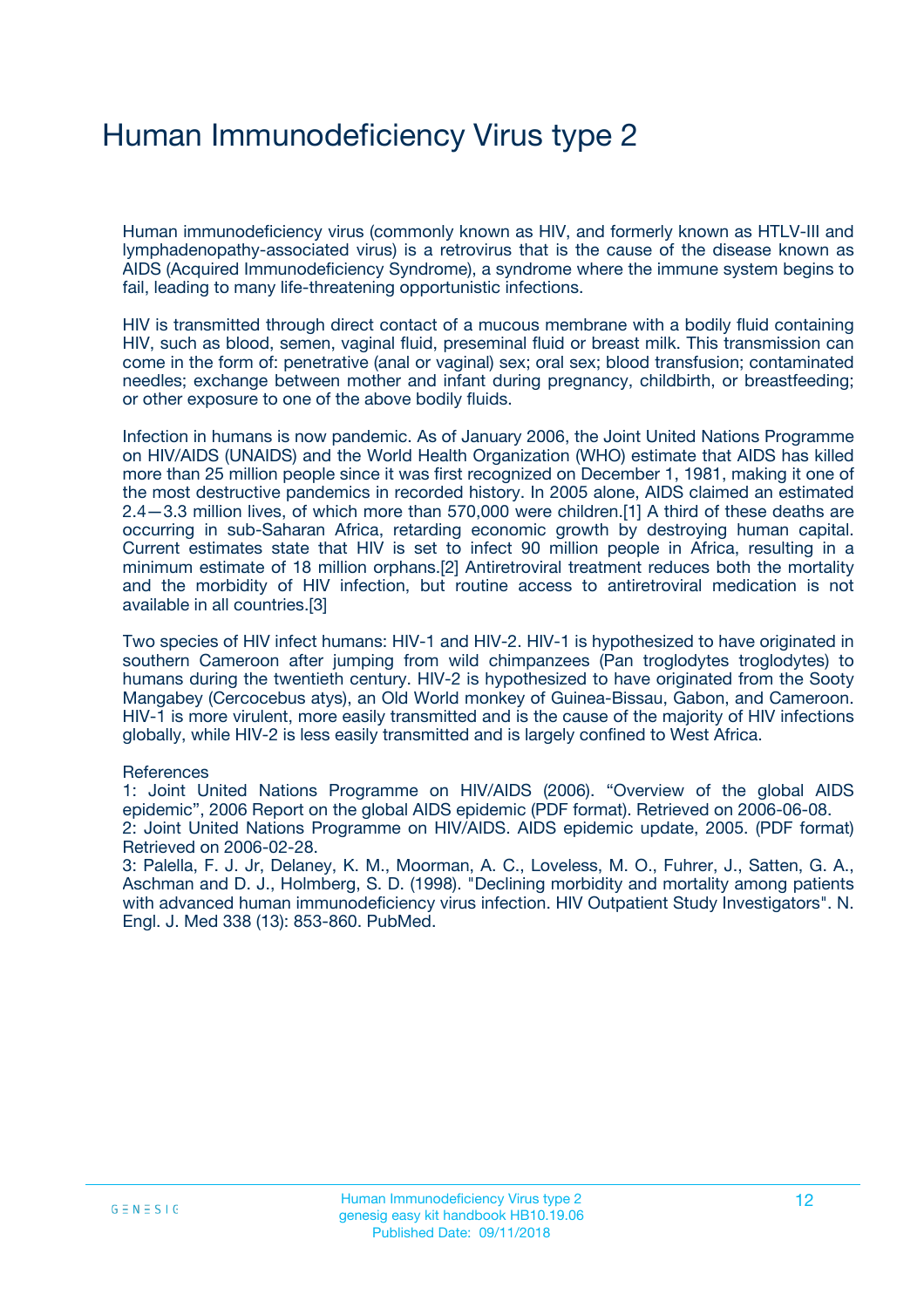## **Specificity**

The Primerdesign genesig Kit for Human Immunodeficiency Virus type 2 (HIV2) genomes is designed for the in vitro quantification of HIV2 genomes. The kit is designed to have a broad detection profile. Specifically, the primers represent 100% homology with over 95% of the NCBI database reference sequences available at the time of design.

The dynamics of genetic variation means that new sequence information may become available after the initial design. Primerdesign periodically reviews the detection profiles of our kits and when required releases new versions.

The HIV-2 primers have been designed for the specific and exclusive in vitro quantification of both subtypes A and B but not subtypes C-G. The target sequence (pol) is highly conserved and has previously been shown to be a good genetic marker for HIV-2 detection in other real time PCR based studies (damond F et.al 2002). The primers and probe sequences in this kit have 100% homology with with over 95% of reference sequences contained in the NCBI database based on a comprehensive bioinformatics analysis. Representative sequences from subtypes A and B are included in the polygenetic tree below.

If you require further information, or have a specific question about the detection profile of this kit then please send an e.mail to enquiry@primerdesign.co.uk and our bioinformatics team will answer your question.

Fig.1 Accession numbers for detected HIV-2 isolates